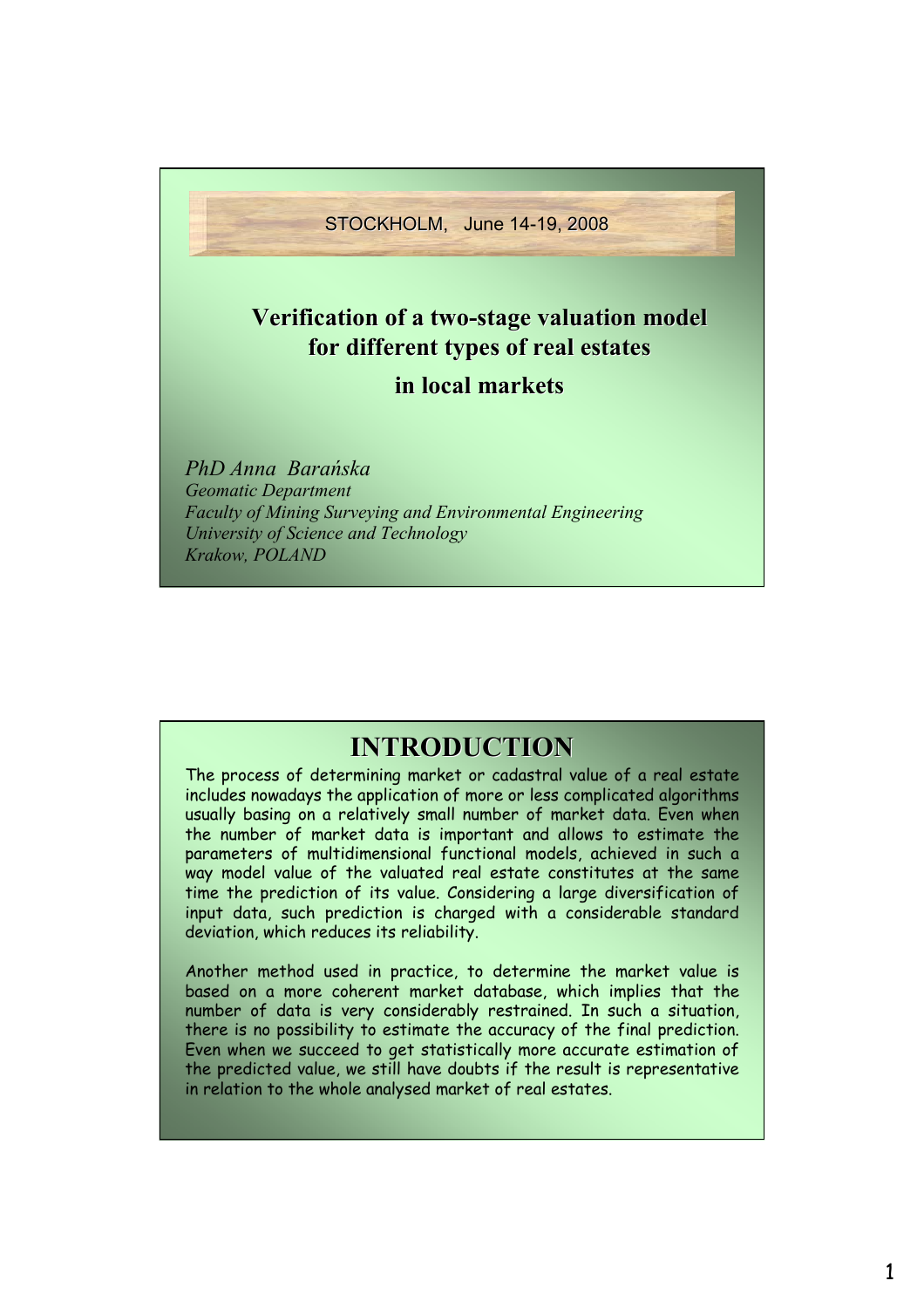Consequently, the proposed two-stage model for determining a real estate value seems to be an optimal solution. It satisfies the condition that input data used at the first stage are representative in consideration of their review character and large number and, at the same time, allows at the second stage, to precise a real estate model value by correcting it on the basis of the parameters obtained from a coherent, strongly confined database having features very close to the valuation object.

#### **TESTED VALUATION MODELS**

In the process of modelling the real estate market values, additive (1) or multiplicative (2) functions can be used in form:

 $w = a_0 \cdot a_1^{x_1} \cdot a_2^{x_2} \cdot \cdots \cdot a_m$ 

$$
w = a_0 + \sum_{k=1}^{m} g_k(x_k)
$$
\n(1)

*xm*

where:

*w* – unit price or value of real estate,

 $x_k$  - value of attribute  $k$  for real estate,

 $g^{\circ}$  - function of real estate price - attribute  $k$  relation,

 $a_0$  - free term in the model (unit value of a real estate, for zero of all attributes),

*aj* – estimated model parameters.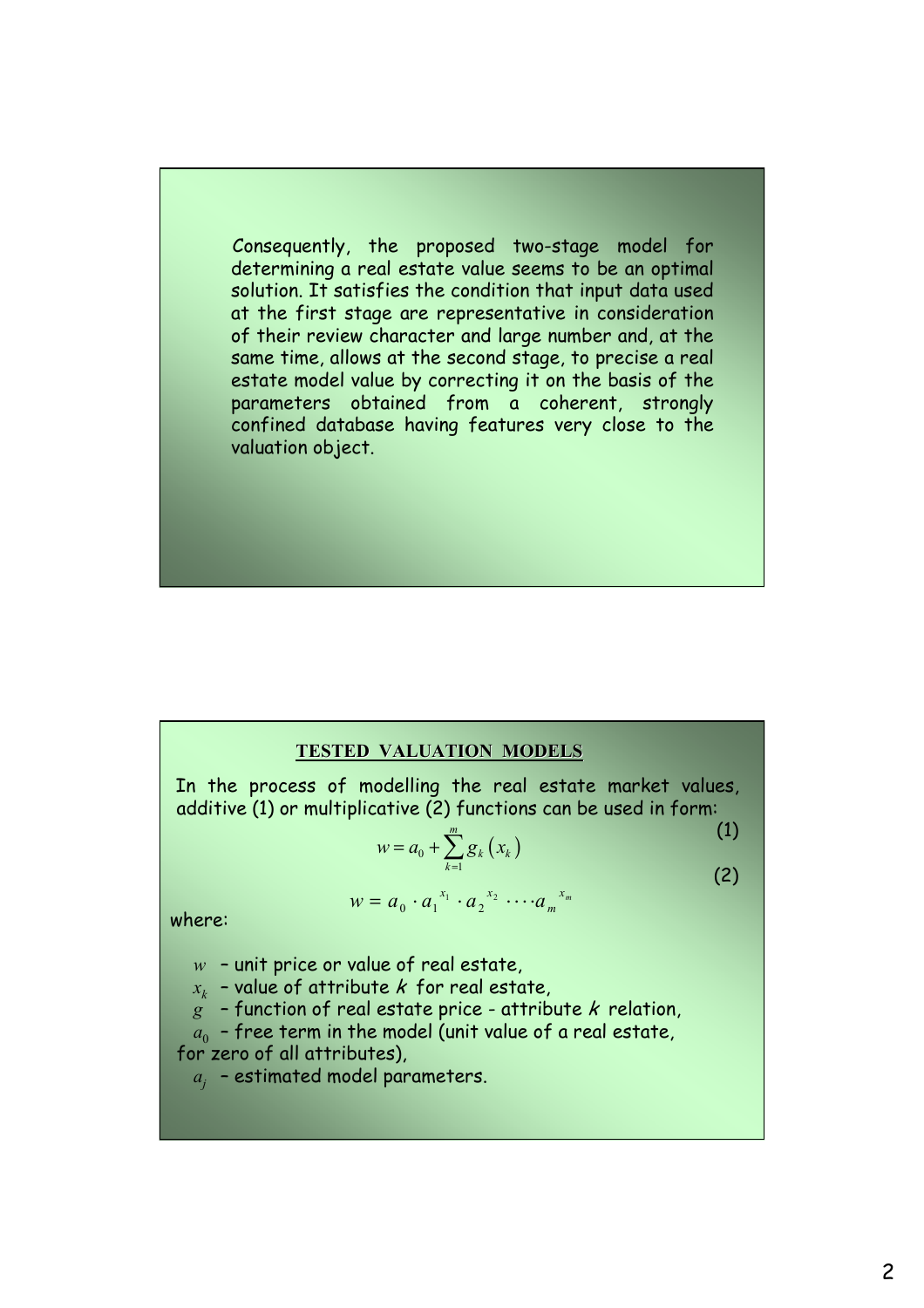In the general structure of an additive model (1), we will find polynomials of different degrees as functions g. Thus, developing the model (1), we have:

$$
w = a_0 + \sum_{k=1}^{m} (a_{k_1} \cdot X_k + a_{k_2} \cdot X_k^2 + \dots + a_{k_{n_k}} \cdot X_k^{n_k})
$$
 (3)

where:

*m* – number of attributes considered in the model,  $n_k$  - degree of polynomial for *k*-th attribute.

At polynomial forms of the function  $g$ , the whole model maintains the linearity in relation to the parameters. Therefore, the estimation of the model parameters may be done the same way as in the case of multiple regression.

Estimation of parameters of both valuation model forms can be done by the least squares method. A detailed estimation algorithm provided with the accuracy analysis and the description of statistical methods to verify estimated model is presented in ref.

### **ISOLATING THE SYSTEMATIC FACTOR AND THE RANDOM COMPONENT OF THE MODEL**

Estimated valuation model leads to isolating its systematic factor from unit prices of real estates. They are predicted values of real estate prices W determined using the model. Differences between real market prices assembled in database C and model values W are model residuals:

$$
[\delta] = [C] - [W] \tag{4}
$$

where:

- [*δ*] valuation model residuals,
- [C] vector of real estate prices in data base,
- [*W*] vector of real estate model prices.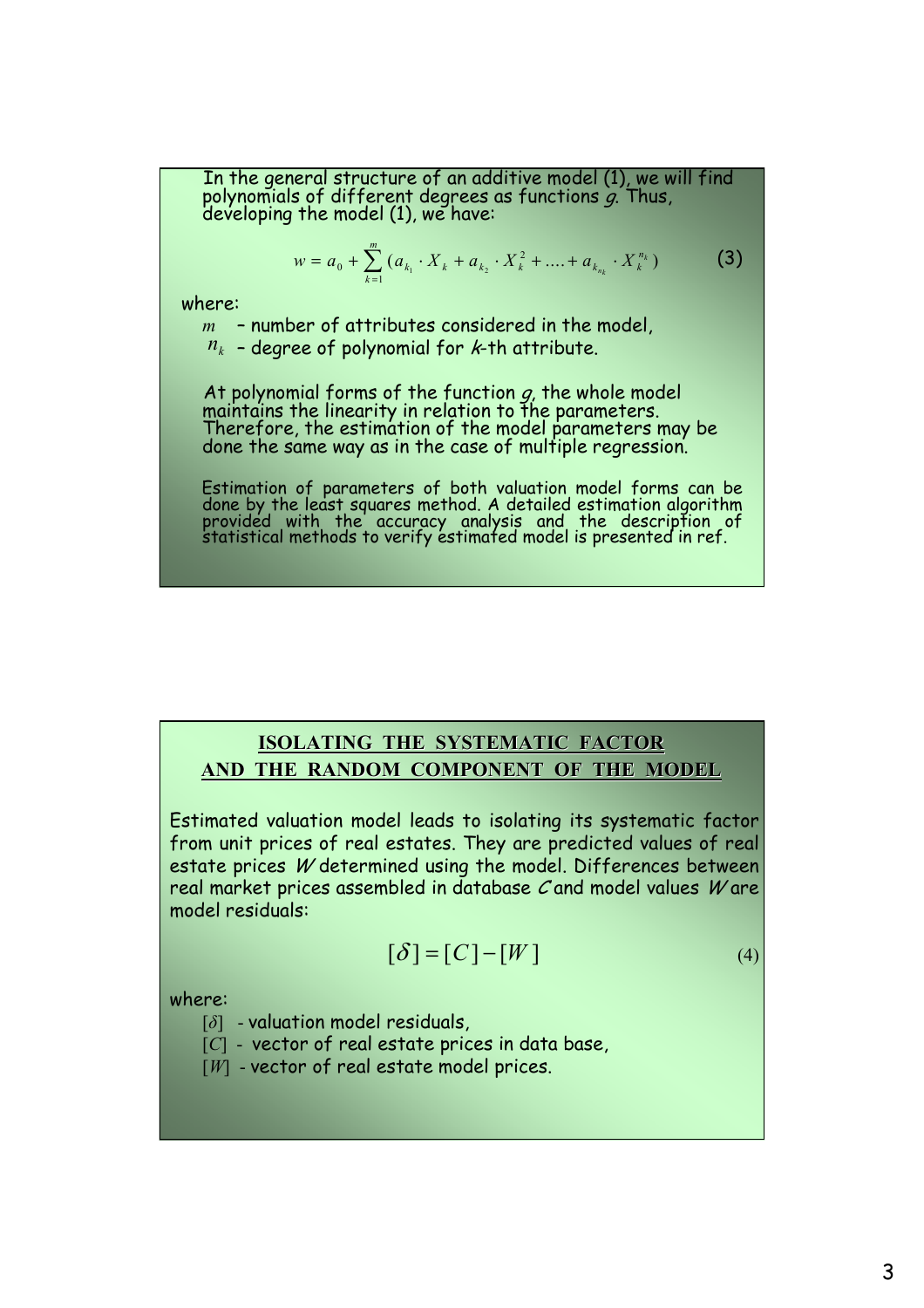To each systematic factor corresponds a set of model random residuals *δ* having the inaccuracy characteristics contained in its covariance matrix *Cov*[*δ*]:

$$
[\delta] = [C] - [X] \cdot [X]^{+} \cdot [C] = [I - X \cdot X^{+}] \cdot [C]
$$
 (5)

$$
Cov[\delta] = \sigma_0^2 \cdot \left[ I - X \cdot \left( X^T \cdot X \right)^{-1} \cdot X^T \right] \tag{6}
$$

where:

 $X_\star^+$  - pseudo-inverse of matrix  $X_\star$  $\sigma_0^{\,2}\,$  - model residual variance.

From the residuals for selected real estates and from their covariance matrix, a random correction for the prediction of estimated real estate market value is calculated.

### **PREDICTION OF REAL ESTATE MARKET VALUE**

#### **Point estimation of real estate model value**

Basing on the parameters of a selected model and on the attributes of an estimated real estate, we determine its model value with full accuraty analysis. The analysed real estate value determined in such a way, being a prediction of estimated model, can be its probable market value. In the case of an additive model in multiple regression form, the prediction of value of real estate selected from a given market, is performed according to the following formula:

(7)

$$
w_M = \begin{bmatrix} 1 & x_1 & x_2 & \dots & x_m \end{bmatrix} \cdot \hat{a}
$$

where:

– vector of values of estimated real estate attributes,  $\begin{bmatrix} 1 & x_1 & x_2 & ... & x_m \end{bmatrix}$  vector of estimated model parameters. *a*ˆ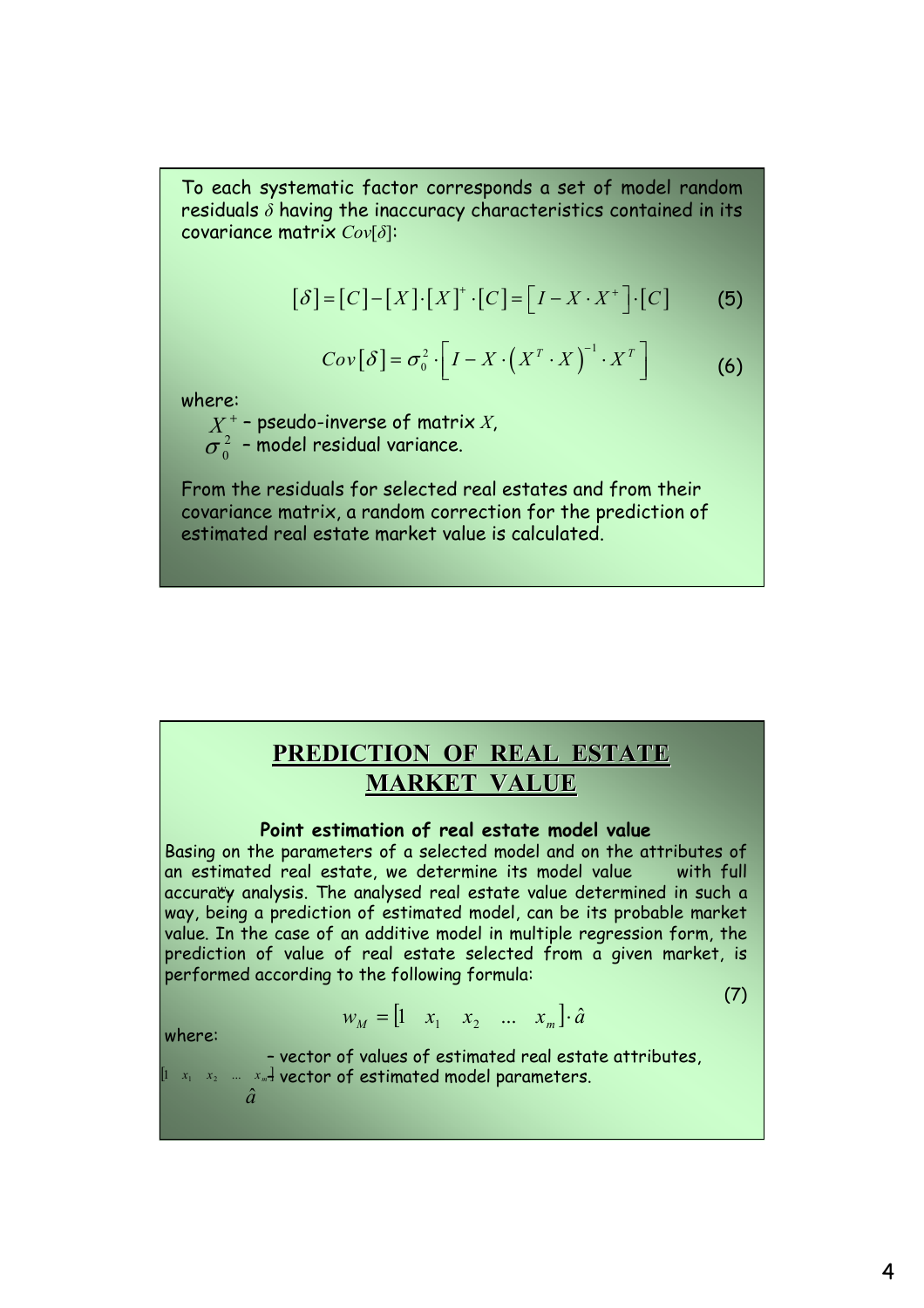The accuracy of such a prediction is evaluated by its variance expressed by formula:

$$
\sigma^{2}(w_{M}) = [1 \quad x_{1} \quad x_{2} \quad \dots \quad x_{m}] \cdot Cov(\hat{a}) \cdot [1 \quad x_{1} \quad x_{2} \quad \dots \quad x_{m}]^{T} \tag{8}
$$

where:

 $Cov(\hat{a})$ - covariance matrix of vector model parameters.

#### **Selection of real estates most similar**

Applying a selected qualitative method, from the database used to estimate model parameters, we choose the group of  $k$  real estates most similar to the estimated one.

#### **Correction (making real) of real estate model value**

From the vector random component we isolate residuals corresponding to selected most similar real estates, and from the residuals covariance matrix - a sub-matrix containing elements that correspond to the isolated residuals.  $\delta_{_{l_w}}$ having  $d$ <sup> $\mathscr{B}_k$  dimensions and</sup>

From the systematic model we have determined the real estate model market value with its standard deviation . Then, from the random model we estimate the market value of the real estate random component: (9)

where:

- vector=dantaiking direBof&dimensions

with the  $\bar{w}$ elight mathix being covariance matrix inverse:

(10)

$$
P = Cov^{-1} \big[ \delta_w \big]
$$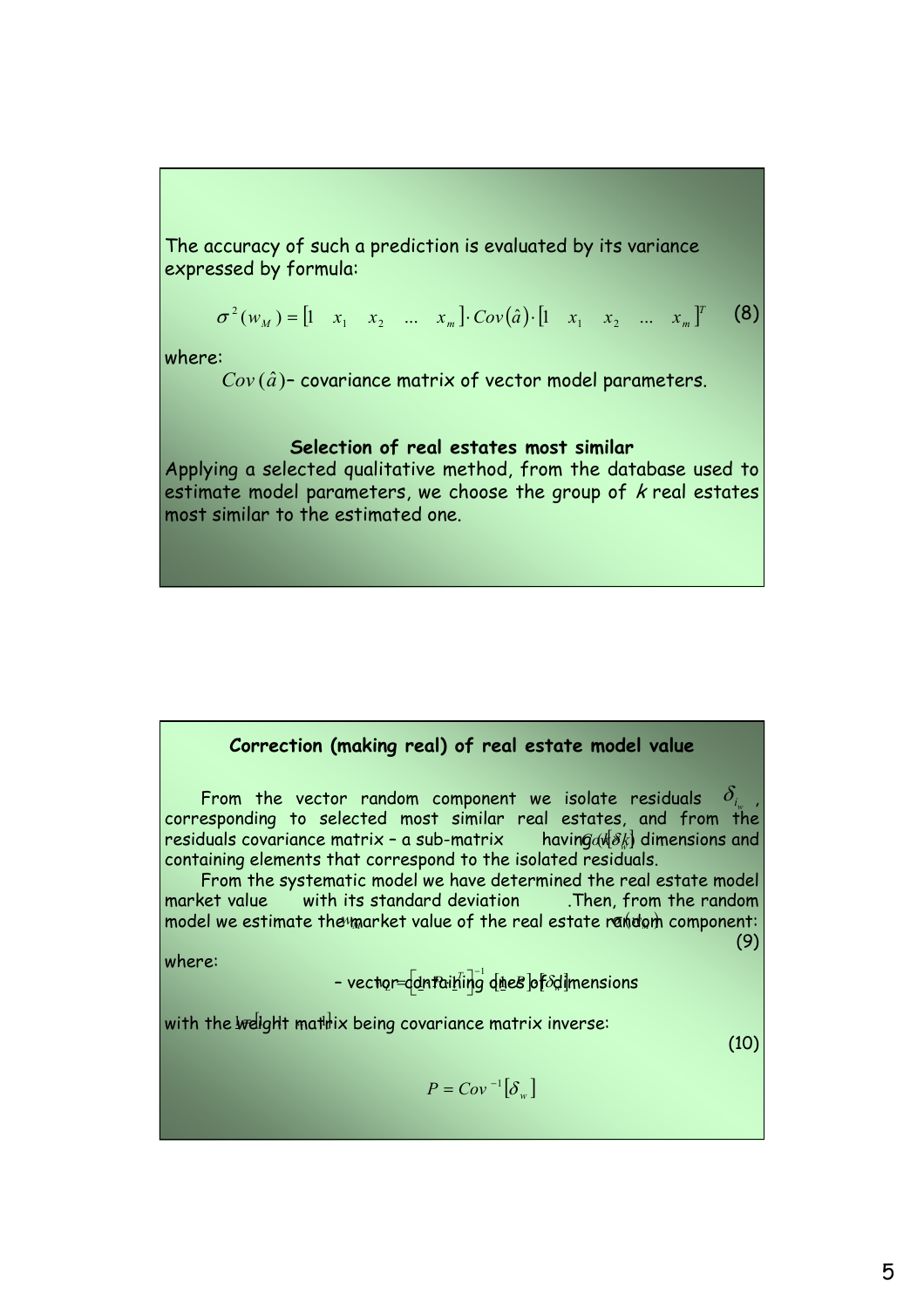The standard deviation of the random component according to the formula: (11)  $\sigma$  *(s* $c$ *d*) culated  $\sigma^2(w_L) = \sigma_{0_w}^2 \cdot [1 \cdot P \cdot 1]^T$ 

where residual variance  $\sigma_{0x}^2$  calculated for the group of  $k$  selected real estates by formula:

$$
\hat{\sigma}_{0_w}^2 = \frac{\delta_w^T \cdot P \cdot \delta_w - w_L \cdot \underline{1}^T \cdot P \cdot \delta_w}{k - 1}
$$
\n(12)

The final, corrected market value of the estimated real estate is calculated as follows:

$$
w_{M+L} = w_M + w_L \tag{13}
$$

The addition of correction to model value makes the prediction of real estate value more precise by taking into consideration the data of the real estates most similar to the estimated one.

Between variances of prediction of a real estate market value, obtained from the model as well as the prediction corrected with the random factor factor the following relation occurs:

$$
\sigma^{2}(w_{M+L}) = \sigma^{2}(w_{M}) - \sigma^{2}(w_{L})
$$
\n(14)

#### **PRACTICAL IMPLEMENTATION OF TWO-STAGE MODEL**

Presented above proceeding algorithm was verified on many different local markets for different types of real estates. Every time it brought about improving the market value of the estimated real estate predicted by model, specifying its value by adding a correction.

In the tables below, are presented some of model estimation results in additive (linear in consideration of independent variables and parameters or in relation to the parameters only) and multiplicative form. We present the results of valuating a dwelling in southeast Poland. Representative databases of 68÷100 real estates, gathered on different local markets, constituted preliminary data. Acquired information on transactions concern two towns in Poland, diversified in respect of factors shaping the prices of real estates. Different valuation models – additive or multiplicative – have been used in particular cases.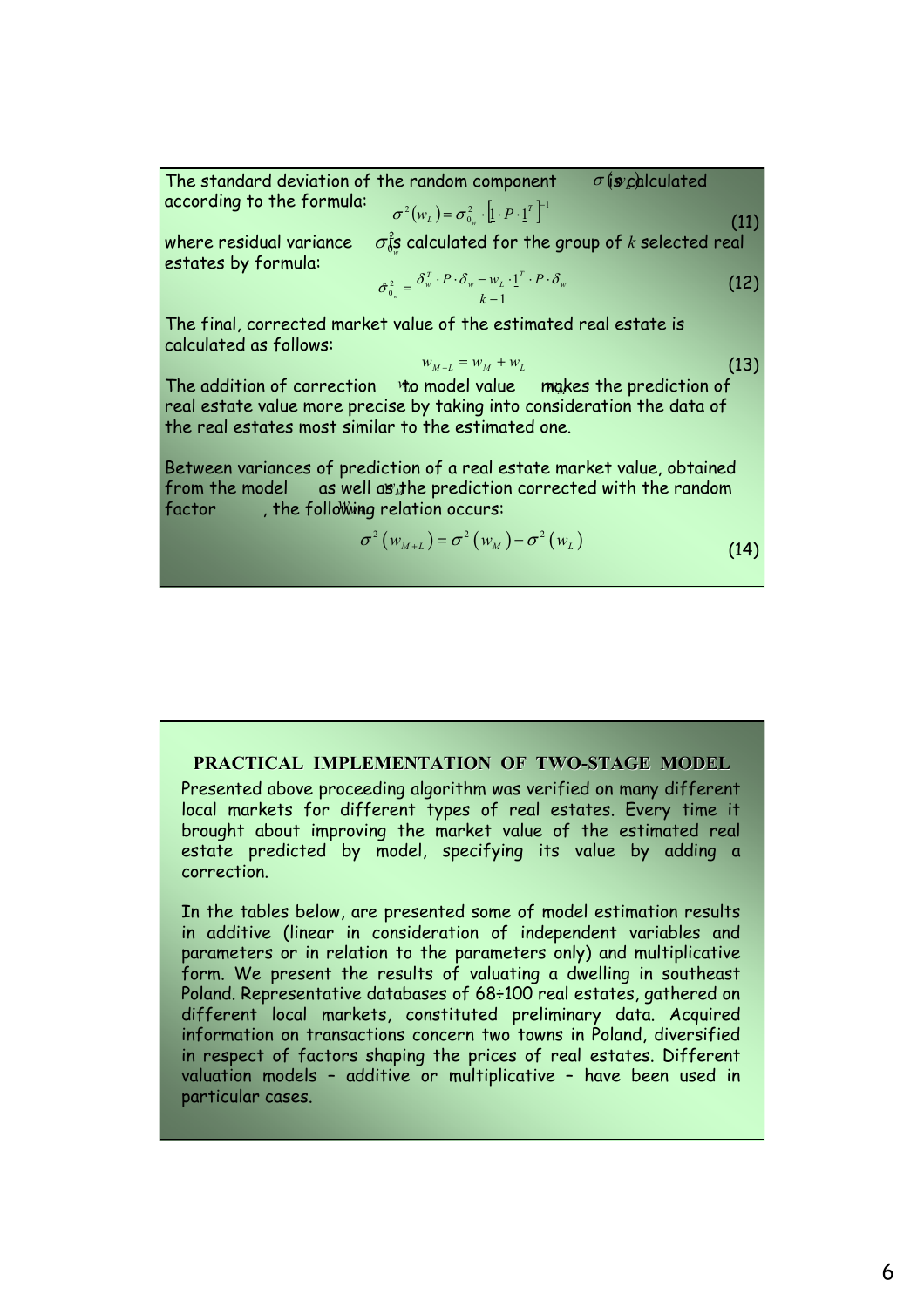|                  |                   |                       |                      |                 | Table 1. Results of additive and multiplicative models estimation |
|------------------|-------------------|-----------------------|----------------------|-----------------|-------------------------------------------------------------------|
|                  |                   | additive linear model | multiplicative model |                 |                                                                   |
|                  | Wieliczka<br>town | Rzeszów town          | Wieliczka<br>town    | Rzeszów<br>town |                                                                   |
| $\boldsymbol{n}$ | 92                | 98                    | 93                   | 100             |                                                                   |
| $\boldsymbol{u}$ | 11                | 13                    | 10                   | 13              |                                                                   |
| $\sigma_{0}$     | 207,78            | 227,12                | 0,077                | 0,101           |                                                                   |
| V                | 0.08              | 0,09                  | 0,07                 | 0,09            |                                                                   |
| $R^2$            | 0,89              | 0,75                  | 0,91                 | 0,73            |                                                                   |
| $\sqrt{s}$       | 0,60              | 0,75                  | 0,56                 | 0,67            |                                                                   |
| a <sub>0</sub>   | 752,176           | 2026,47               | 7,053                | 7,524           |                                                                   |
| a <sub>1</sub>   | 0.58              | $-0,34$               | 0,61                 | $-0,27$         |                                                                   |
| a <sub>2</sub>   | 0.30              | 0,33                  | $-0.05$              | 0.35            |                                                                   |
| a <sub>3</sub>   | $-0.08$           | $-0,12$               | $-0,11$              | $-0,10$         |                                                                   |
| a <sub>4</sub>   | $-0,29$           | $-0,10$               | 0,00                 | $-0,12$         |                                                                   |
| a <sub>5</sub>   | 0,66              | 0,12                  | 0,00                 | 0,13            |                                                                   |
| a <sub>6</sub>   | $-0,30$           | $-0,49$               | 0,22                 | $-0.51$         |                                                                   |
| a <sub>7</sub>   | 0,08              | 0,10                  | 0,00                 | 0,13            |                                                                   |
| $a_8$            | 0,21              | 0,59                  | 0,12                 | 0.59            |                                                                   |
| a <sub>0</sub>   | 0,24              | 0,56                  | 0,06                 | 0.53            |                                                                   |
| $a_{10}$         | 0,07              | 0,36                  |                      | 0,34            |                                                                   |
| $a_{11}$         |                   | $-0,27$               |                      | $-0,26$         |                                                                   |
| $a_{12}$         |                   | $-0,17$               |                      | $-0,12$         |                                                                   |

| model in additive form:                     |                   |
|---------------------------------------------|-------------------|
| Model value of a real estate:               | 799,90 [EUR/m2]   |
| Standard deviation of the model value:      | 25,02 [EUR/m2]    |
| Random value:                               | $-26,54$ [EUR/m2] |
| Standard deviation of the random value:     | 19,36 [EUR/m2]    |
| Final prediction of the market value:       | 773,36 [EUR/m2]   |
| Standard deviation of the final prediction: | 15,85 [EUR/m2]    |
| model in multiplicative form:               |                   |
| Model value of a real estate:               | 761,64 [EUR/m2]   |
| Standard deviation of the model value:      | 21,49 [EUR/m2]    |
| Random value:                               | $-20,93$ [EUR/m2] |
| Standard deviation of the random value:     | 11,62 [EUR/m2]    |
| Final prediction of the market value:       | 740,70 [EUR/m2]   |
| Standard deviation of the final prediction: | 18,08 [EUR/m2]    |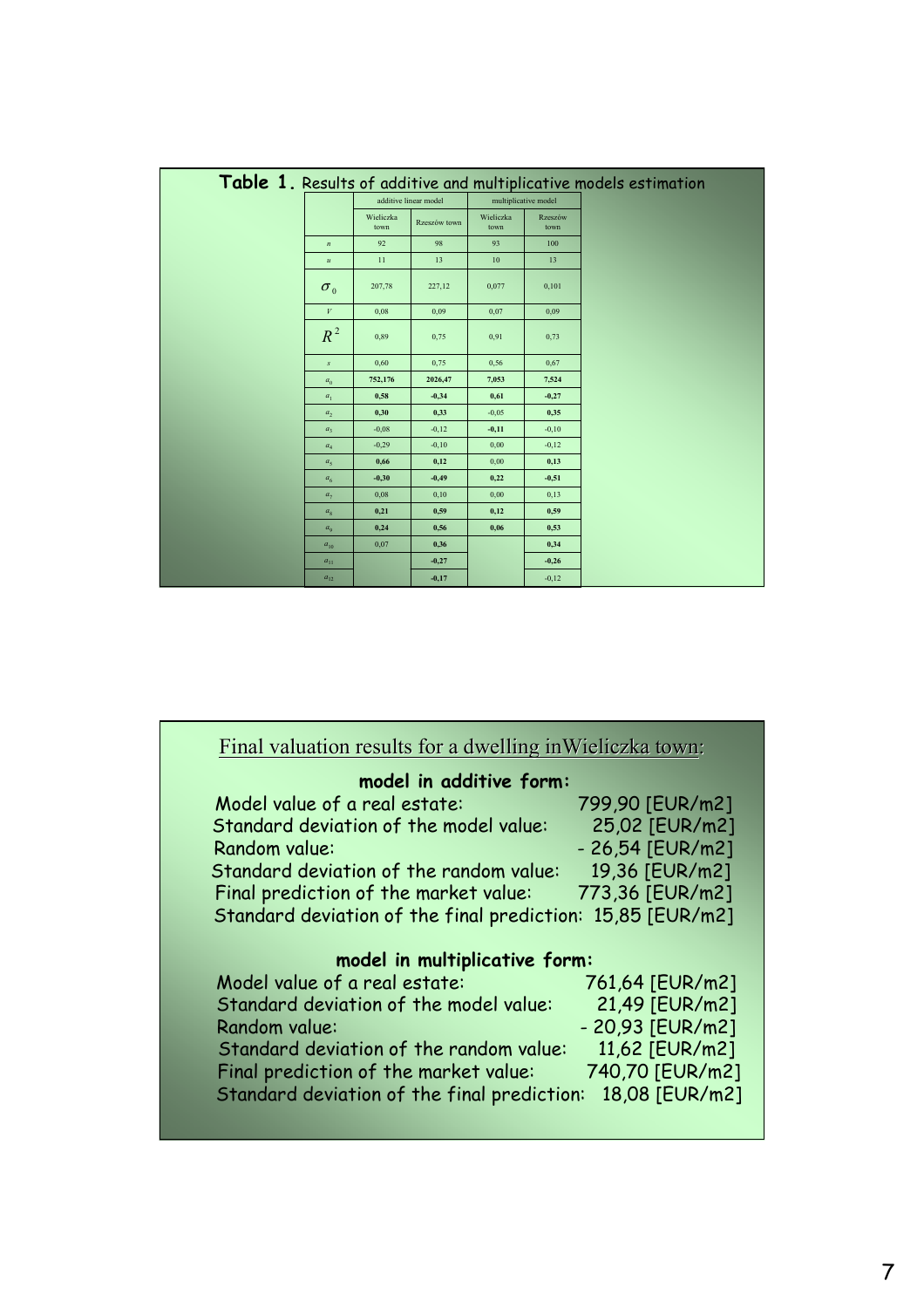| Final valuation results for a dwelling in Rzeszów town:    |                   |
|------------------------------------------------------------|-------------------|
| model in additive form:                                    |                   |
| Model value of a real estate:                              | 523,03 [EUR/m2]   |
| Standard deviation of the model value:                     | 31,20 [EUR/m2]    |
| Random value:                                              | - 31,59 [EUR/m2]  |
| Standard deviation of the random value:                    | 16,93 [EUR/m2]    |
| Final prediction of the market value:                      | 491,44 [EUR/m2]   |
| Standard deviation of the final prediction: 26,21 [EUR/m2] |                   |
| model in multiplicative form:                              |                   |
| Model value of a real estate:                              | 507,38 [EUR/m2]   |
| Standard deviation of the model value:                     | 31,54 [EUR/m2]    |
| Random value:                                              | $-30,88$ [EUR/m2] |
| Standard deviation of the random value:                    | 14,77 [EUR/m2]    |
| Final prediction of the market value:                      | 476,50 [EUR/m2]   |
| Standard deviation of the final prediction:                | 27,86 [EUR/m2]    |

## **CONCLUSIONS**

- In the basis of presented examples, we can see that in the case of all valuations, the standard deviation of the final prediction of the real estate value constitutes 2-10% of its altitude, being always minimum over a dozen percent less then the standard deviation of real estate predicted value got directly from the model. Then, the results achieved are considerably more precise than those obtained using only a function model.
- resented two-stage valuation model aims to make more precise the real estate value determined using a valuation model well fitted to the local market and statistically verified. The advantage of the algorithm is the selection in a database of similar real estates, used to estimate parameters of a multidimensional function model, a group of real estates most similar to the valuated object and to employ them in "correcting" a model value of a real estate.